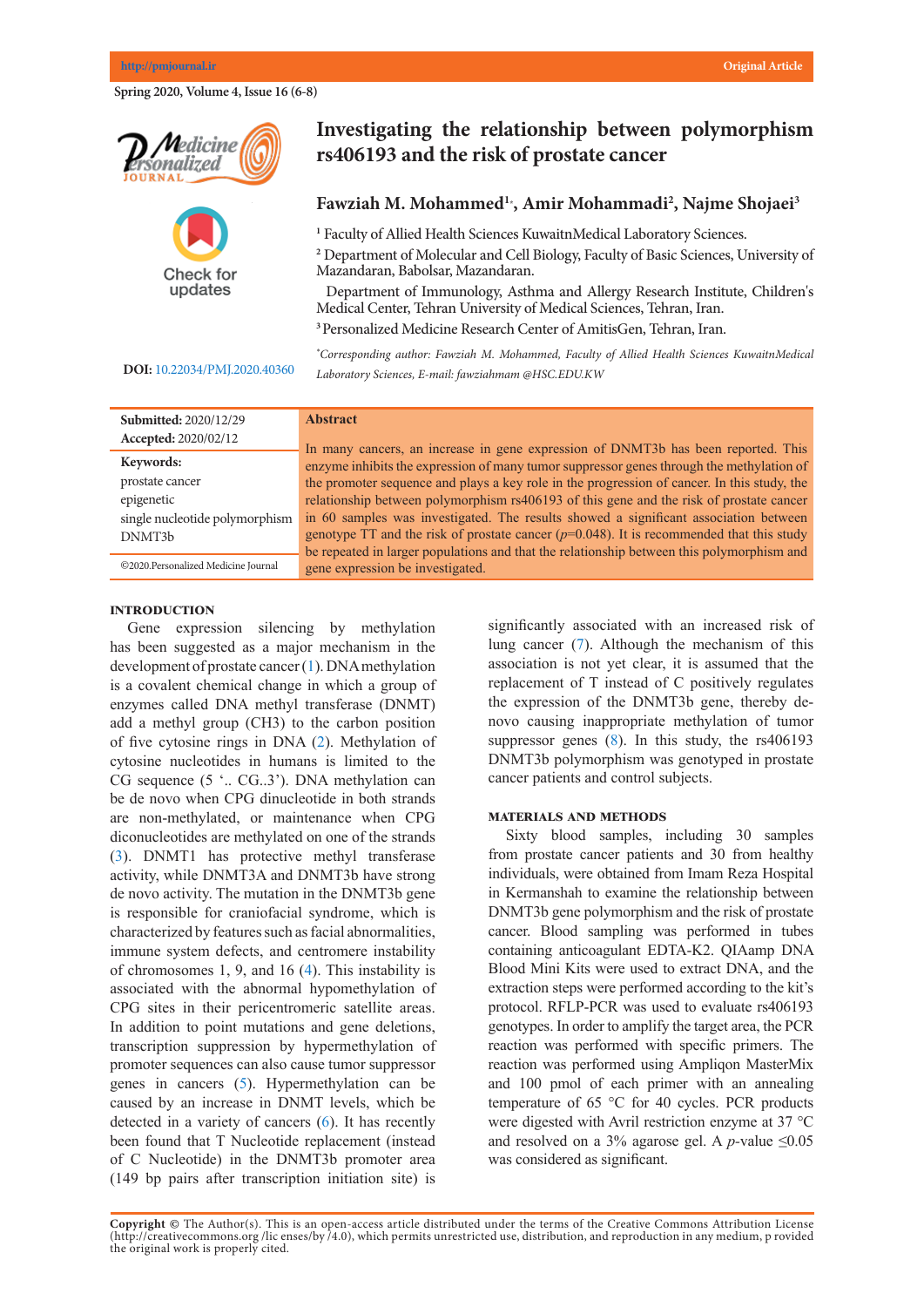## **Results**

The wild-type homozygote CC showed a single band of 380 bp, the variant TT showed two bands of 207 and 173 bp, and the heterozygote CT form was identified by the presence of three bands of 380, 207, and 173 bp on the agarose gel ([Fig. 1](#page-1-1)). Table

1 shows rs406193 polymorphism frequencies in prostate cancer vs. control samples: 23% vs. 30% for CC (wild-type), 40% vs. 53% for CT, and 36% vs. 16% for TT. These results showed a significant association between genotype TT and the risk of prostate cancer (*p*=0.048).



<span id="page-1-1"></span>**Fig 1.** Enzymatic digestion analysis on Agar 2% gel: The wild-type homozygote CC showed a single band of 380 bp, the variant TT showed two bands of 207 and 173 bp, and the heterozygote CT form was identified by the presence of three bands of 380, 207, and 173 bp on the agarose gel

|  |  | Table1. Genotype frequency of polymorphism rs406193 in patients and control group |  |
|--|--|-----------------------------------------------------------------------------------|--|
|  |  |                                                                                   |  |

| <b>Genotype</b> | <b>Prostate sample</b> | <b>Control sample</b> | <i>p</i> -Value |
|-----------------|------------------------|-----------------------|-----------------|
|                 | 7(23%)                 | $9(30\%)$             | 0.148           |
|                 | $12(40\%)$             | 16(53%)               | 0.133           |
|                 | 11(36%)                | 5(16%)                | 0.048           |

## **Discussion**

Promoter methylation is one of the most common epigenetic changes seen in cancer cells. As a result of these changes which usually occur in the promoter area, the expression of the related gene is silenced ([9\)](#page-1-0). In many cancers, an increase in the gene expression of DNMT3b has been reported. This enzyme inhibits the expression of many tumor suppressor genes by methylation of the promoter sequence and plays a key role in the progression of cancer [\(10](#page-2-0)). C/T polymorphism in the DNA methyltransferase 3b (DNMT3b) promoter region results in increased activity and has recently been identified as a risk factor for many cancers  $(7, 11)$  $(7, 11)$  $(7, 11)$ . In this study, the relationship between polymorphism rs406193 of this gene and the risk of prostate cancer was investigated. The results showed a significant association between genotype TT and the risk of prostate cancer (*p*=0.048). Shen et al. reported an association between DNMT3b promoter polymorphisms and lung cancer, in which the combined variant genotype  $(CT + TT)$  was associated with a 2-fold increased risk ([12\)](#page-2-2). Singal et al. examined the association between polymorphism and prostate cancer in an American population and reported no significant association between this polymorphism and the risk of prostate cancer [\(13](#page-2-3)). It is recommended that this study be repeated in larger populations and that the relationship between this polymorphism and gene expression be investigated.

## **Reference**

<span id="page-1-0"></span>1. Arima H, Kiyohara Y, Tanizaki Y, Nakabeppu Y, Kubo M, Kato I, Sueishi K, Tsuneyoshi M, Fujishima M and lida M: Detection of angiotensin-converting enzyme gene insertion/ deletion polymorphism from paraffin-embedded tissues: the Hisayama study. Cire J 66: 1034-1036, 2002.

2. Armitage P, Berry G and Matthews JN: Statistical methods in medical research. 4th edition. Blackwell Scientific, Oxford, 2001. 3. Hansen RS, Wijmenga C, Luo P, Stanek AM, Canfield TK, Weemaes CM and Gartier SM: The DNMT3B DNA methyltransferase Gene is mutated in the ICF Immunodeficiency syndrome. Proc Natl Acad Sei USA 96:14412-14417,1999.

4. Hosmer DW and Lemeshow S: Applied Logistic Regression. 2nd edition. Wiley, New York, 2000.

5. Humphrey PA: Gleason grading and prognostic factors in carcinoma of the prostate. Mod Pathol 17: 292-306, 2004.

6. Jones PA and Laird PW: Cancer epigenetics comes of age. Nat Genet 21: 163-167, 1999.

7. Kanai Y, Ushijima S, Kondo Y, Nakanishi Y and Hirohashi S: DNA methyltransferase expression and DNA methylation of CPG islands and peri-centromeric satellite regions in human colorectal and stomach cancers. Int J Cancer 91: 205-212, 2001.